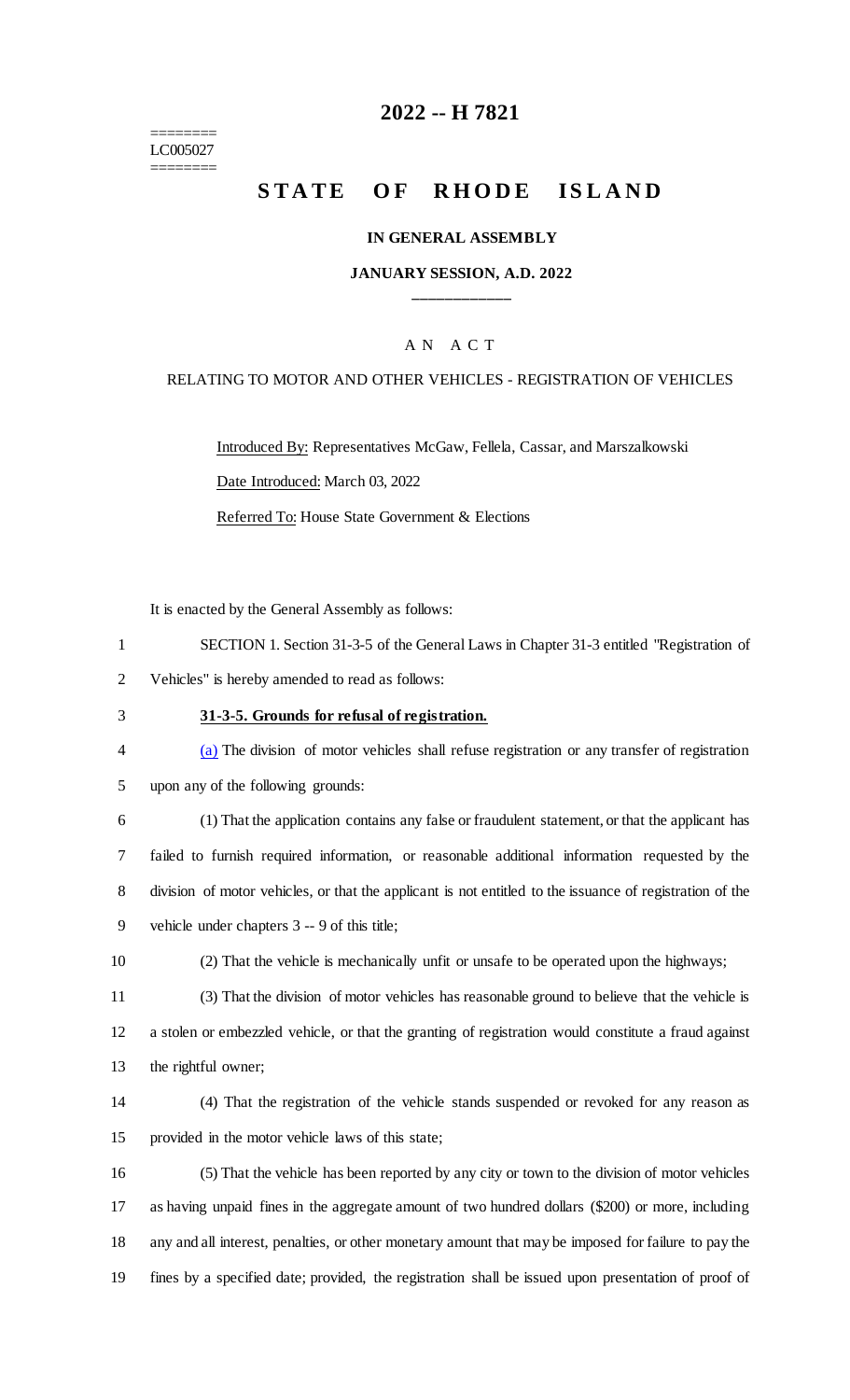payment of the outstanding fines, including any and all interest, penalties, or other monetary amount owed to the cities or towns reporting the unpaid fines. When the division of motor vehicles denies a registration to any person pursuant to this subsection, the city or town requesting the denial of registration shall add a five-dollar (\$5.00) fee to the aggregate value of the sum of the fines and, upon payment, shall transmit the fee to the division of motor vehicles. The provisions of this subsection shall not apply to any vehicle owned by a rental company, as defined in § 31-34.1-1;

- (6) That the vehicle does not comply with regulations promulgated pursuant to § 23-23-
- 5(18);

 (7) That the vehicle does not comply with the provisions of chapter 47.1 of this title and any rules and regulations promulgated under that chapter;

 (8) That a commercial motor vehicle is being operated by a commercial motor carrier that has been prohibited from operating in interstate commerce by a federal agency with authority to do so under federal law; or

 (9) That the registered owner of a vehicle failed to pay the required toll amounts, administrative fees, and fines as prescribed in § 24-12-37.

(b) Notwithstanding the provisions of this section or any law to the contrary, the division

of motor vehicles shall not refuse re-registration to the current registrant for vehicles which have

previously been registered in Rhode Island as prescribed in title 31.

SECTION 2. This act shall take effect upon passage.

======== LC005027 ========